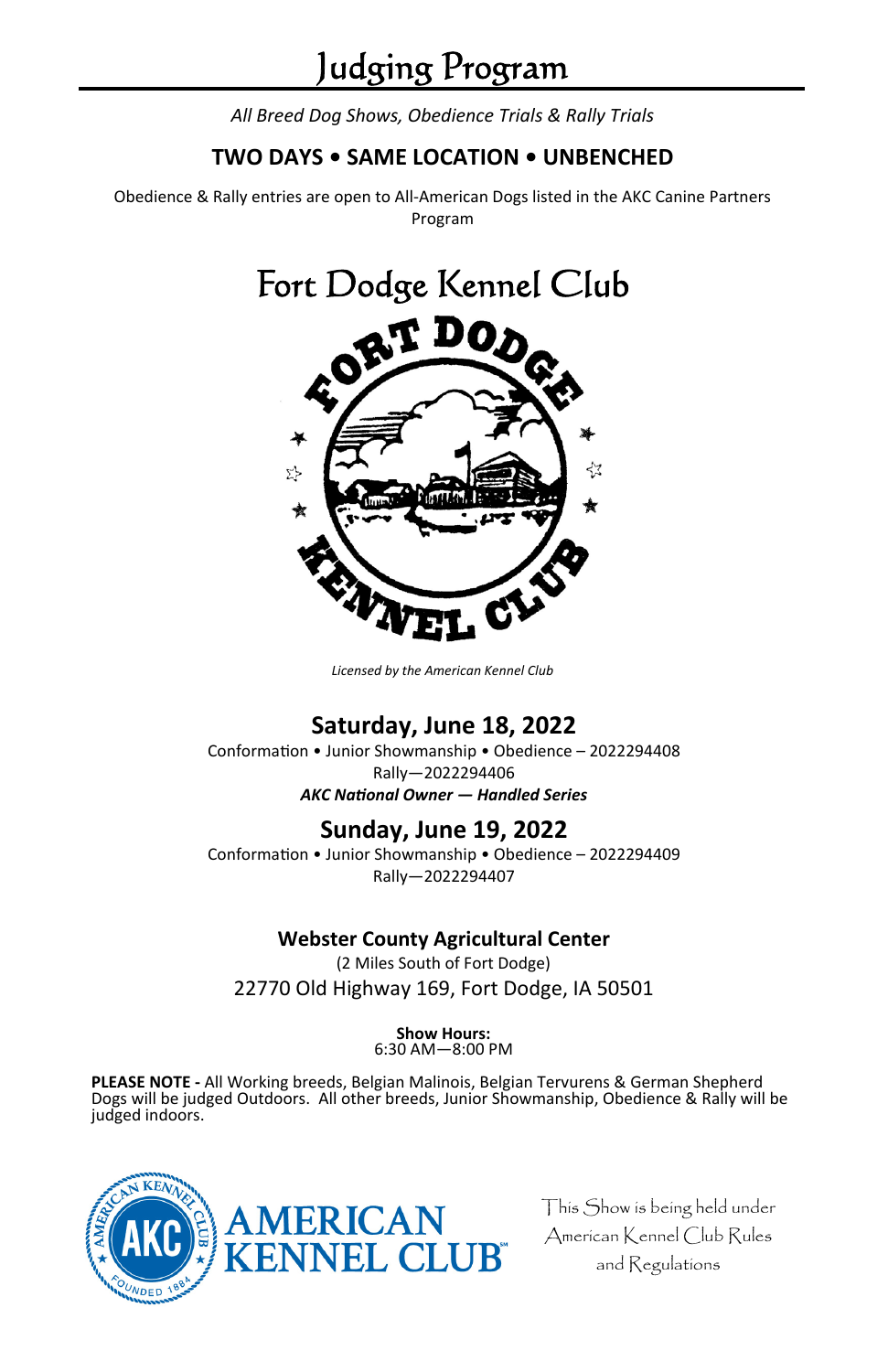# Event Committee

**Justus Reichert, Show Chair**  304 Beech St, Aurelia, IA 51005 • jreichert345@gmail.com • 712-221-7033

**Beth Collins, Obedience/Rally Chair**  1419 1st Ave N, Ft. Dodge, IA 50501 ● bethcollins2019@gmail.com

**Pete Wilcox, Grounds Chair**  110 Angela Sr, Webster City, IA 50595 • pmw75@yahoo.com

> **Michelle Balo, Hospitality Chair**  Michelle.dale.2012@gmail.com

*Along with the all the Officers and Directors of the Fort Dodge Kennel Club*

# **SHOW VETERINARIAN (On-Call)**

## **Webster City Veterinary Clinic**

113 E 2nd St, Webster City, IA 50595

## (515) 832-1700

**DirecƟons To Webster City Veterinary Clinic:** Take Hwy 20 East to Webster City exit. Go North on Superior St. to 2nd St., go right.

\**Exhibitors should follow their veterinarians' recommendaƟon to assure their dogs are free of internal and external parasites, any communicable diseases, and have appropriate vaccinations.\** 

## *AN EMT WILL BE AVAILABLE AT THE SHOW SITE ON SATURDAY & SUNDAY*

# Show Photographer

**Don Meyer Dog Show Photographers**  3628 Dunn Spring Rd, Labadie, MO 63055 (636) 239-1402



# **Fov Trent Dog Shows LLC**

AKC Annually Licensed Superintendents: James Davis . Julia Foster-Hess . Foy Trent . Susan W. Trent

P.O. Box C, Sturgeon, MO 65284 (573) 687-2101 • FAX: (888) 685-8989 • www.foytrentdogshows.com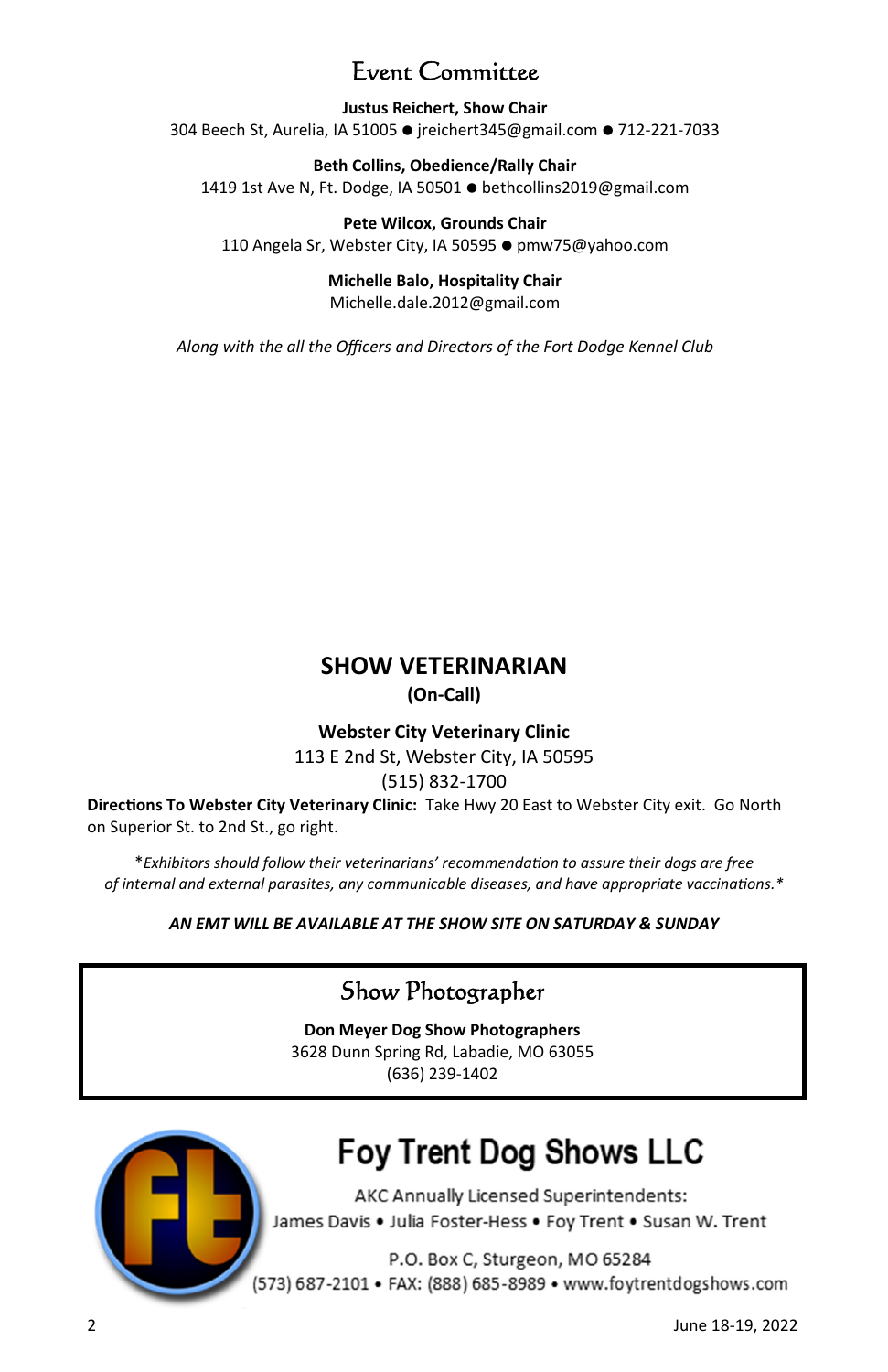# JUDGES

| Dr. Steven L Keating (6065)  318 Westwood Dr, The Cottage, Rockwall, TX 75032 |
|-------------------------------------------------------------------------------|
| Ms. Edweena (Teddy) McDowell (17411)  12130 S Moonlight Rd, Olathe, KS 66061  |
|                                                                               |
|                                                                               |
|                                                                               |

Please Note: (\*) appearing after a judge's name/assignment denotes Provisional/Permit status for that atch ent<br>assignment on the date the judging panel was finalized and approved by the AKC.

# **~ Judging Program by Group Order ~**

|                                   | Saturday        | Sunday         |
|-----------------------------------|-----------------|----------------|
|                                   | Ring<br>Time    | Ring<br>Time   |
| <b>SPORTING BREEDS</b>            |                 |                |
| Brittanys                         | 4 10:00am       | 9:00am<br>3    |
| Pointers                          | 4 10:00am       | 9:00am<br>3    |
| Pointers (German Shorthaired)     | 4 10:00am       | 9:00am<br>3    |
| Retrievers (Chesapeake Bay)       | 4 10:00am       | 3<br>9:00am    |
| Retrievers (Golden)               | 9:00am<br>4     | 9:00am<br>1    |
| Retrievers (Labrador)             | $10:30$ am<br>3 | 3<br>9:00am    |
| Spaniels (Cocker) Black           | 4 11:00am       | 3<br>10:00am   |
| Spaniels (Cocker) Ascob           | 10:00am<br>4    | 12:45pm<br>3   |
| Spaniels (Cocker) Parti-Color     | 4 11:00am       | 11:00am<br>3   |
| Spaniels (English Springer)       | 10:30am<br>3    |                |
| Spaniels (Field)                  | 10:30am<br>3    |                |
| Weimaraners                       | 4 10:00am       | 3<br>9:00am    |
| <b>HOUND BREEDS</b>               |                 |                |
| American English Coonhounds       | 9:00am<br>3     | 9:00am<br>4    |
| Beagles (13 Inch)                 | 3<br>9:00am     | 9:00am<br>4    |
| Beagles (15 Inch)                 | 3<br>10:00am    | 10:00am<br>4   |
| <b>Black &amp; Tan Coonhounds</b> | 3<br>9:00am     | 9:00am<br>4    |
| Dachshunds (Longhaired)           | 3<br>10:00am    | 10:00am<br>4   |
| Dachshunds (Smooth)               | 3<br>9:00am     | 9:00am<br>4    |
| Dachshunds (Wirehaired)           | 9:00am<br>3     | 9:00am<br>4    |
| Harriers                          | 3<br>9:00am     | 9:00am<br>4    |
| Norwegian Elkhounds               | 3<br>9:00am     | $9:45$ am<br>1 |
| Petit Basset Griffon Vendeens     |                 | 4<br>9:00am    |
| Rhodesian Ridgebacks              | 3<br>9:00am     | 1<br>9:45am    |
| <b>Treeing Walker Coonhounds</b>  | 3<br>9:00am     | 4<br>9:00am    |
| Whippets                          | 3<br>9:00am     | 4<br>9:00am    |
| <b>WORKING BREEDS</b>             |                 |                |
| Akitas                            | 9:00am<br>1     | 1<br>9:45am    |
| Alaskan Malamutes                 | 10:00am<br>1    | 1<br>9:45am    |
| <b>Bernese Mountain Dogs</b>      | 10:00am<br>1    | 1<br>9:45am    |
| <b>Boxers</b>                     | 1<br>9:00am     | 1<br>9:45am    |
| Cane Corso                        | 1<br>9:00am     | 1<br>9:45am    |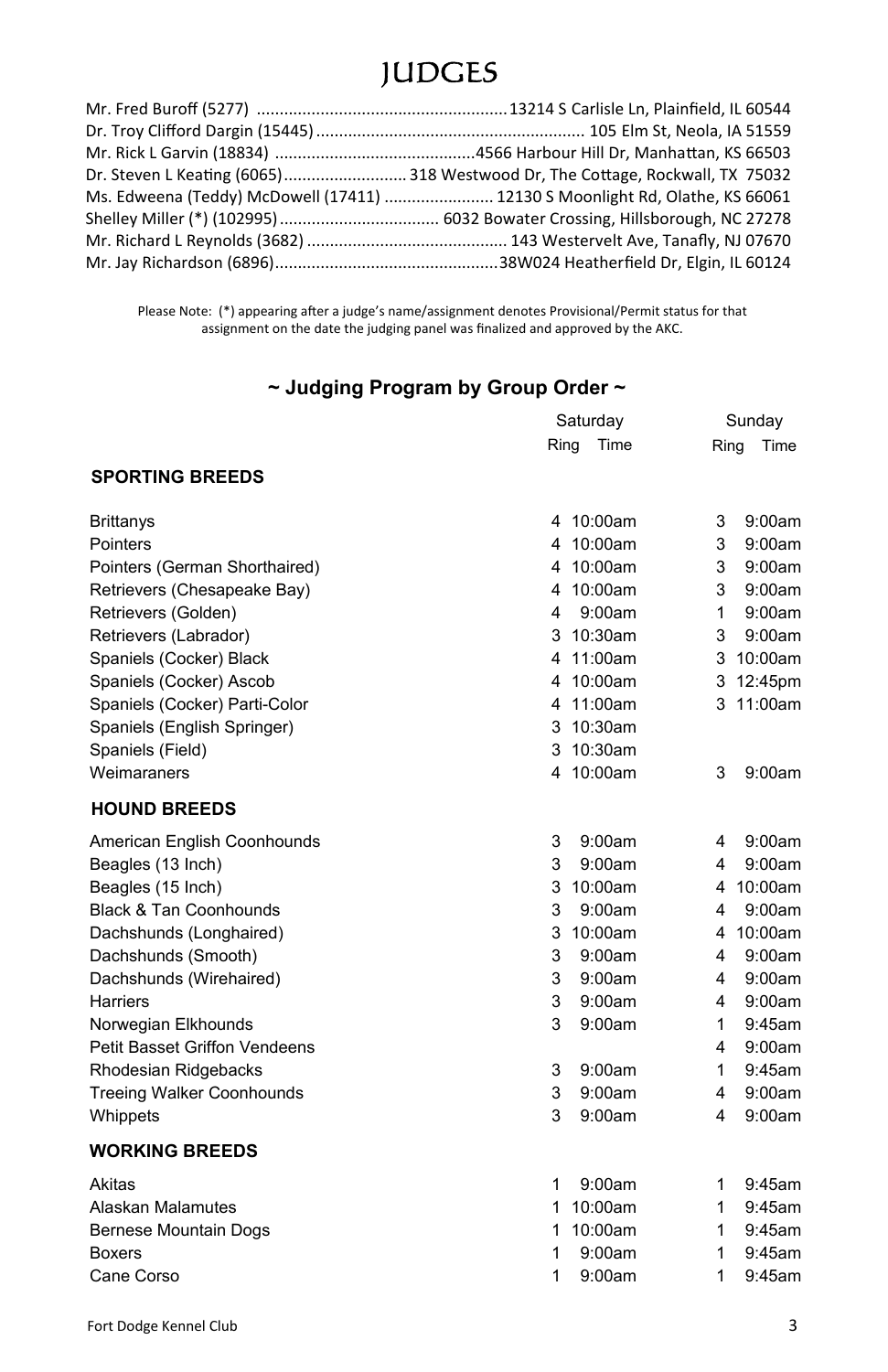|                                       | Saturday                 | Sunday        |
|---------------------------------------|--------------------------|---------------|
|                                       | Ring<br>Time             | Ring<br>Time  |
| Doberman Pinschers                    | 1<br>9:00am              | 1<br>9:45am   |
| <b>Giant Schnauzers</b>               | 1<br>10:00am             | 1<br>10:45am  |
| <b>Great Danes</b>                    | 1<br>9:00am              | 10:45am<br>1  |
| <b>Great Pyrenees</b>                 | 1 10:00am                | 10:45am<br>1  |
| Portuguese Water Dogs                 | 10:00am<br>1             | 10:45am<br>1  |
| Rottweilers                           | 1<br>9:00am              | 1<br>10:45am  |
| Samoyeds                              | 1<br>9:00am              | 1<br>9:45am   |
| <b>Siberian Huskies</b>               | 1 10:00am                | 10:45am<br>1  |
| <b>Standard Schnauzers</b>            | 1<br>10:00am             | 10:45am<br>1  |
| <b>TERRIER BREEDS</b>                 |                          |               |
|                                       |                          |               |
| American Staffordshire Terriers       | 4 10:00am                | 1 10:45am     |
| <b>Border Terriers</b>                | 3 10:00am                | 1 10:45am     |
| Fox Terriers (Smooth)                 | 9:00am<br>3              | 10:45am<br>1. |
| Miniature Schnauzers                  | 4 10:00am                | 10:45am<br>1  |
| <b>Norwich Terriers</b>               | 3 10:00am                | 10:45am<br>1. |
| <b>Russell Terriers</b>               | 9:00am<br>4              | 1<br>10:45am  |
| Sealyham Terriers                     | 4 10:00am                | 10:45am<br>1  |
| <b>TOY BREEDS</b>                     |                          |               |
| <b>Biewer Terrier</b>                 | 9:00am<br>4              | 4<br>9:00am   |
| <b>Brussels Griffons</b>              | 4 10:00am                | 4 10:00am     |
| <b>Cavalier King Charles Spaniels</b> | 9:00am<br>4              | 4 10:00am     |
| Chihuahuas (Long Coat)                | 4 12:45pm                | 4 10:00am     |
| Chihuahuas (Smooth Coat)              | 9:00am<br>4              | 4<br>9:00am   |
| <b>Chinese Cresteds</b>               | 9:00am<br>4              | 4<br>9:00am   |
| English Toy Spaniels (K C & R)        | 4 12:45pm                | 4 10:00am     |
| Havanese                              | 4 12:45pm                | 4 10:00am     |
| Japanese Chin                         | 9:00am<br>4              | 4<br>10:00am  |
| Papillons                             | $1:45$ pm<br>4           | 4 11:00am     |
| Pekingese                             | 4 12:45pm                | 11:00am<br>4  |
| Pomeranians                           | 1:45pm<br>4              | 4 11:00am     |
| Poodles (Toy)                         | $\overline{2}$<br>9:00am | 4 11:00am     |
| Shih Tzu                              | 4 12:45pm                |               |
| <b>Silky Terriers</b>                 | 4 12:45pm                |               |
| <b>Toy Fox Terriers</b>               | 9:00am<br>4              | 9:00am<br>4   |
| <b>Yorkshire Terriers</b>             | 4 12:45pm                | 4 11:00am     |
| <b>NON-SPORTING BREEDS</b>            |                          |               |
| <b>Bichons Frises</b>                 | 2 10:00am                | 2<br>9:00am   |
| <b>Boston Terriers</b>                | 2<br>9:00am              | 2<br>9:00am   |
| <b>Bulldogs</b>                       | $\overline{c}$<br>9:00am | 2<br>9:00am   |
| Chinese Shar-Pei                      | 2<br>9:00am              | 2<br>9:00am   |
| <b>Chow Chows</b>                     | 2 10:00am                | 2<br>10:00am  |
| Coton de Tulear                       | 2 10:00am                | 2<br>9:00am   |
| Dalmatians                            | 2<br>9:00am              | 2 10:00am     |
| French Bulldogs                       | 2 10:00am                | 2 10:00am     |
| Keeshonden                            | 2 10:00am                | 2 10:00am     |
| Lhasa Apsos                           | 2 10:00am                |               |
| Poodles (Miniature)                   | 2 10:00am                | 2<br>9:00am   |
| Poodles (Standard)                    | 2 10:00am                | 2 10:00am     |
| Schipperkes                           | 2 9:00am                 |               |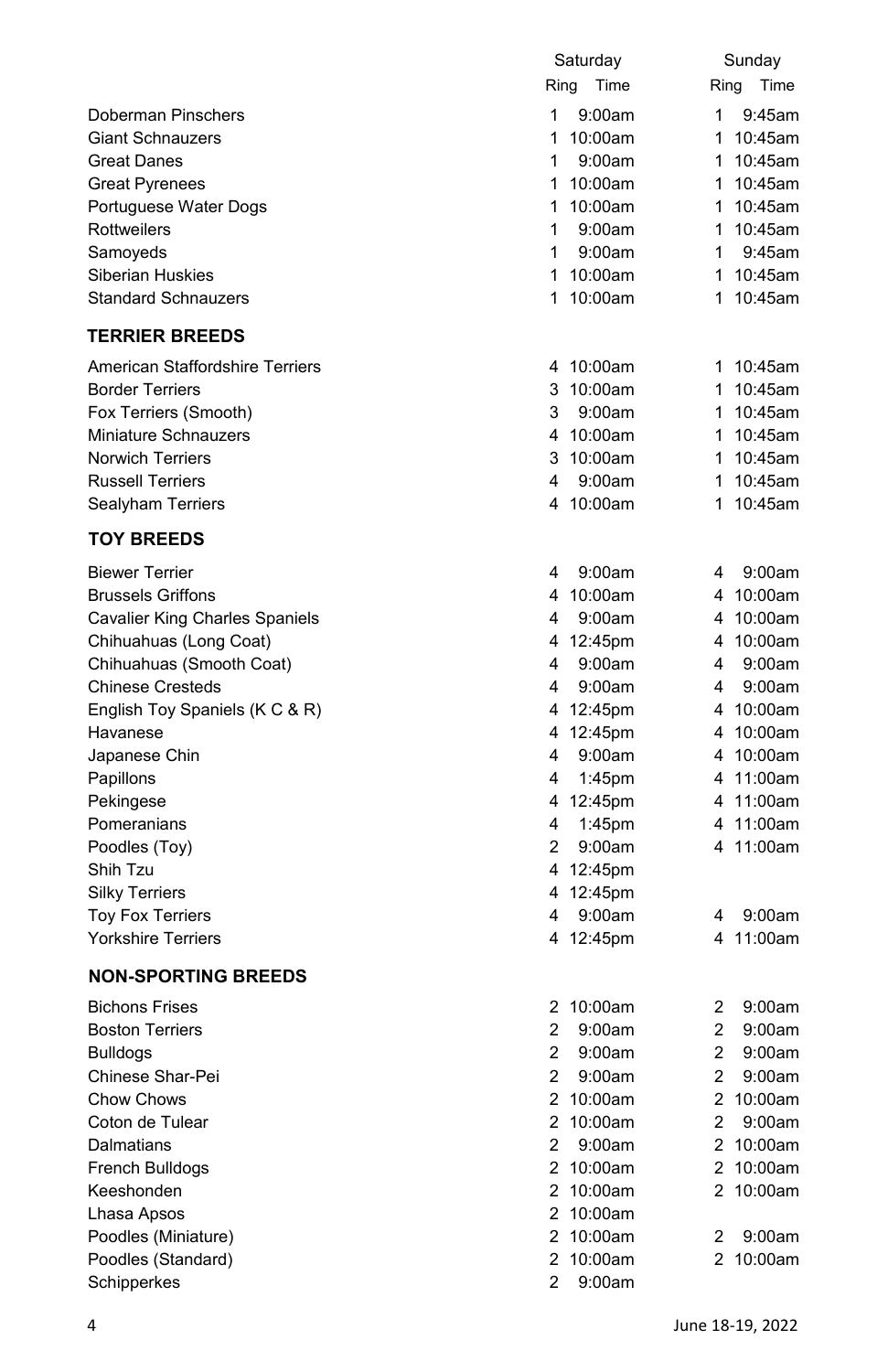|                              | Saturday                 | Sunday                    |
|------------------------------|--------------------------|---------------------------|
|                              | Ring<br>Time             | Ring<br>Time              |
| Shiba Inu                    | $\mathfrak{p}$<br>9:00am | $\mathfrak{p}$<br>9:00am  |
| <b>Tibetan Spaniels</b>      | $\mathfrak{p}$<br>9:00am | $\mathfrak{p}$<br>9:00am  |
| <b>Tibetan Terriers</b>      | 10:00am<br>2             | 10:00am<br>$\overline{2}$ |
| Xoloitzcuintli               | 2<br>9:00am              | 2<br>9:00am               |
| <b>HERDING BREEDS</b>        |                          |                           |
| <b>Australian Shepherds</b>  | 10:00am<br>1             | 11:00am<br>3              |
| <b>Belgian Sheepdogs</b>     | 10:00am<br>1             | 12:45pm<br>3              |
| <b>Belgian Tervuren</b>      | 10:00am<br>1             | 9:00am<br>3               |
| <b>Berger Picards</b>        | 10:00am<br>1             | 9:00am<br>3               |
| <b>Border Collies</b>        | 10:00am<br>1             | 3<br>9:00am               |
| <b>Briards</b>               | 10:00am<br>1             | 9:00am<br>3               |
| Cardigan Welsh Corgis        | 11:00am<br>1             | 3<br>9:00am               |
| Collies (Rough)              |                          | 3<br>9:00am               |
| German Shepherd Dogs         | 9:00am<br>1              | 3<br>9:00am               |
| Miniature American Shepherds | 11:00am<br>1             | 10:00am<br>3              |
| Pembroke Welsh Corgis        | 11:00am<br>1             | 11:00am<br>3              |
| <b>Shetland Sheepdogs</b>    | 11:00am<br>1             | 3<br>12:45pm              |
| <b>JUNIOR SHOWMANSHIP</b>    |                          |                           |
| Junior Showmanship           | 10:00am<br>2             | 9:00am<br>1               |
| <b>OBEDIENCE</b>             |                          |                           |
| Obedience                    | 9:00am<br>5              | 9:00am<br>5               |
| <b>RALLY</b>                 |                          |                           |
| Rally                        | 9:00am<br>6              | 9:00am<br>6               |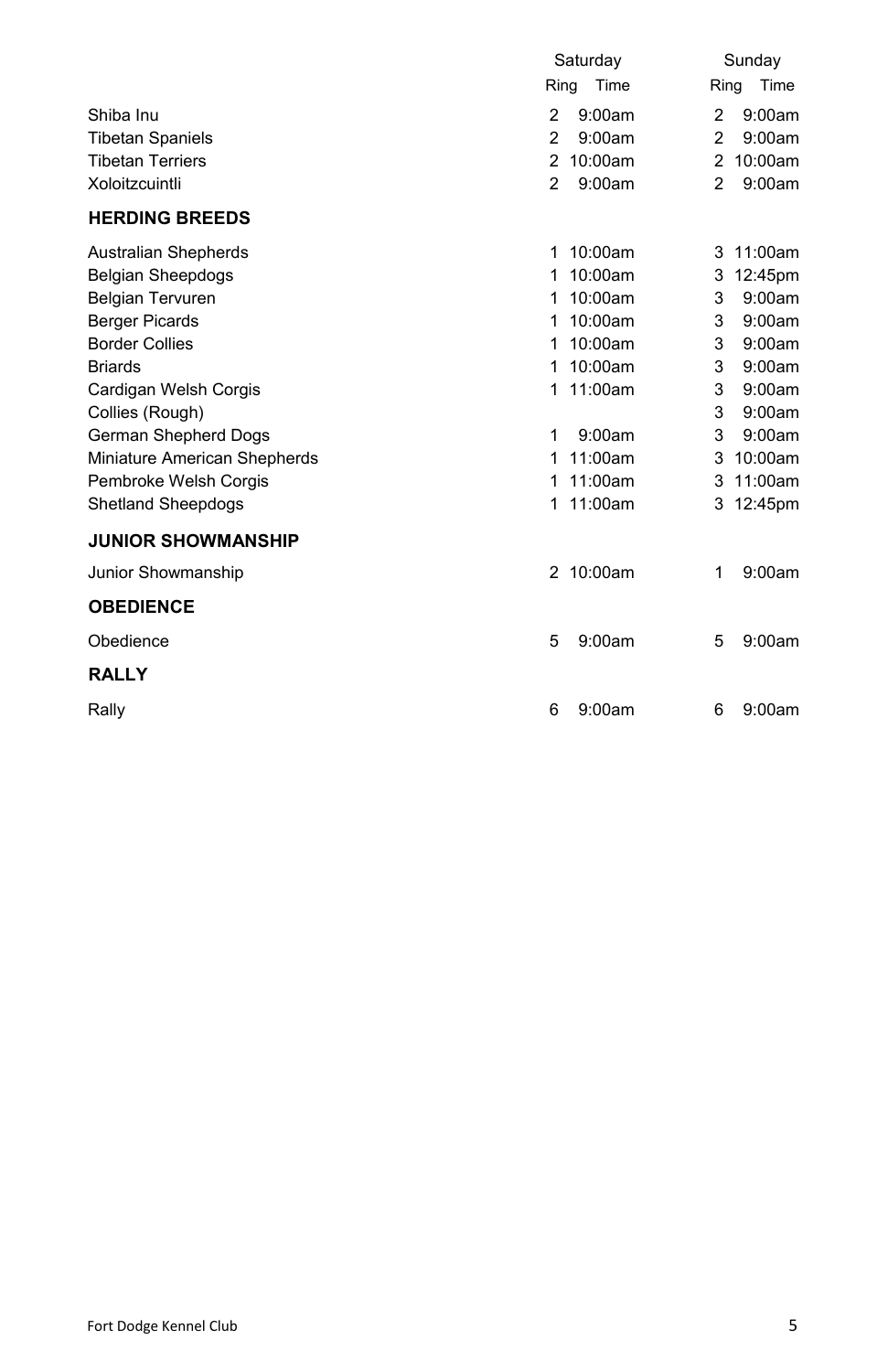# **~ Schedule of Judging ~**

There are 354 dogs entered in this all-breed show with a total of 397 entries.

## **Saturday, June 18, 2022**

## **Ring 1**  Dr. Steven L. Keating (90)

#### **9:00am**

- 3 Samoyeds 1-2-0-0
- 8 Boxers 3-3-1-1
- 3 Cane Corso 0-2-0-1
- 3 Doberman Pinschers 2-1-0-0
- 4 Rottweilers 0-0-2-2
- 1 Great Danes 0-1-0-0
- 4 German Shepherd Dogs 2-1-1-0 2 Akitas 1-0-1-0

## **10:00am**

- 1 Standard Schnauzers 0-0-1-0
- 4 Alaskan Malamutes 1-3-0-0
- 2 Bernese Mountain Dogs 1-0-1-0
- 1 Giant Schnauzers 0-0-1-0
- 1 Great Pyrenees 0-0-1-0
- 1 Portuguese Water Dogs 1-0-0-0
- 5 Siberian Huskies 1-3-0-1
- 4 Australian Shepherds 2-1-1-0
- 1 Belgian Sheepdogs 0-0-0-1
- 2 Belgian Tervuren 1-1-0-0
- 1 Berger Picards 0-0-0-1
- 1 Border Collies 0-0-1-0
- 1 Briards 1-0-0-0

#### **11:00am**

- 7 Pembroke Welsh Corgis 5-2-0-0
- 10 Shetland Sheepdogs 4-5-1-0
- 7 Cardigan Welsh Corgis 3-3-1-0
- 13 Miniature American Shepherds 4-6-2-1

## **Ring 2**  Mr. Jay Richardson (61)

#### **9:00am**

- 2 \*Bulldogs 0-2-0-0
- 1 \*Chinese Shar-Pei 0-1-0-0
- 2 Dalmatians 0-0-2-0
- 7 \*Boston Terriers 3-4-0-0
- 2 \*Schipperkes 0-1-0-1
- 5 \*Shiba Inu 3-1-0-1
- 4 Poodles (Toy) 1-3-0-0
- 2 \*Tibetan Spaniels 0-2-0-0
- 1 \*Xoloitzcuintli 1-0-0-0

### **10:00am**

- 1 Keeshonden 0-0-0-1
- 3 \*Chow Chows 1-2-0-0
- 2 Bichons Frises 1-0-0-1
- 1 Coton de Tulear 0-1-0-0
- 1 Lhasa Apsos 0-0-1-0
- 3 Poodles (Miniature) 0-2-1-0
- 4 Tibetan Terriers 2-0-2-0
- 1 JS Master
- 4 JS Open
- 2 JS Novice

## **Ring 2 Continued**

- 11 \*French Bulldogs 3-3-2-3
- 2 Poodles (Standard) 1-1-0-0

## **Ring 3**  Mr. Richard L Reynolds (38)

#### **9:00am**

- 2 Beagles (13 Inch) 1-0-0-1
- 4 Dachshunds (Wirehaired) 0-2-1-1
- 1 Fox Terriers (Smooth) 0-0-1-0
- 4 Dachshunds (Smooth) 0-2-1-1
- 1 American English Coonhounds 0-0-0-1
- 2 Black & Tan Coonhounds 1-1-0-0
- 1 Harriers 0-0-1-0
- 1 Norwegian Elkhounds 0-0-0-1
- 3 Rhodesian Ridgebacks 1-1-1-0
- 2 Treeing Walker Coonhounds 0-1-1-0
- 4 Whippets 1-1-0-2

## **10:00am**

- 2 Beagles (15 Inch) 0-0-1-1
- 1 Border Terriers 0-0-1-0
- 1 Norwich Terriers 1-0-0-0
- 9 Dachshunds (Longhaired) 3-6-0-0

## Shelley Miller (8)

#### **10:30am**

- 3 Retrievers (Labrador) 2-1-0-0
- 3 Spaniels (English Springer) 2-1-0-0
- 2 \*Spaniels (Field) 1-1-0-0

## **Ring 4**  Dr. Troy Clifford Dargin (125)

#### **9:00am**

- 11 Retrievers (Golden) 2-3-4-2
- 2 Russell Terriers 0-0-1-1
- 3 Toy Fox Terriers 2-1-0-0
- 1 Cavalier King Charles Spaniels 1-0-0-0
- 1 Chihuahuas (Smooth Coat) 0-0-0-1
- 5 Chinese Cresteds 2-1-1-1
- 2 Japanese Chin 1-1-0-0
- 1 Biewer Terrier 1-0-0-0

#### **10:00am**

- 11 Spaniels (Cocker) Ascob 2-7-1-1
- 1 Weimaraners 0-0-0-1
- 1 Brittanys 1-0-0-0
- 2 Pointers 0-1-1-0
- 2 Pointers (German Shorthaired) 0-0-0-2
- 1 Retrievers (Chesapeake Bay) 0-0-0-1
- 3 Sealyham Terriers 0-2-1-0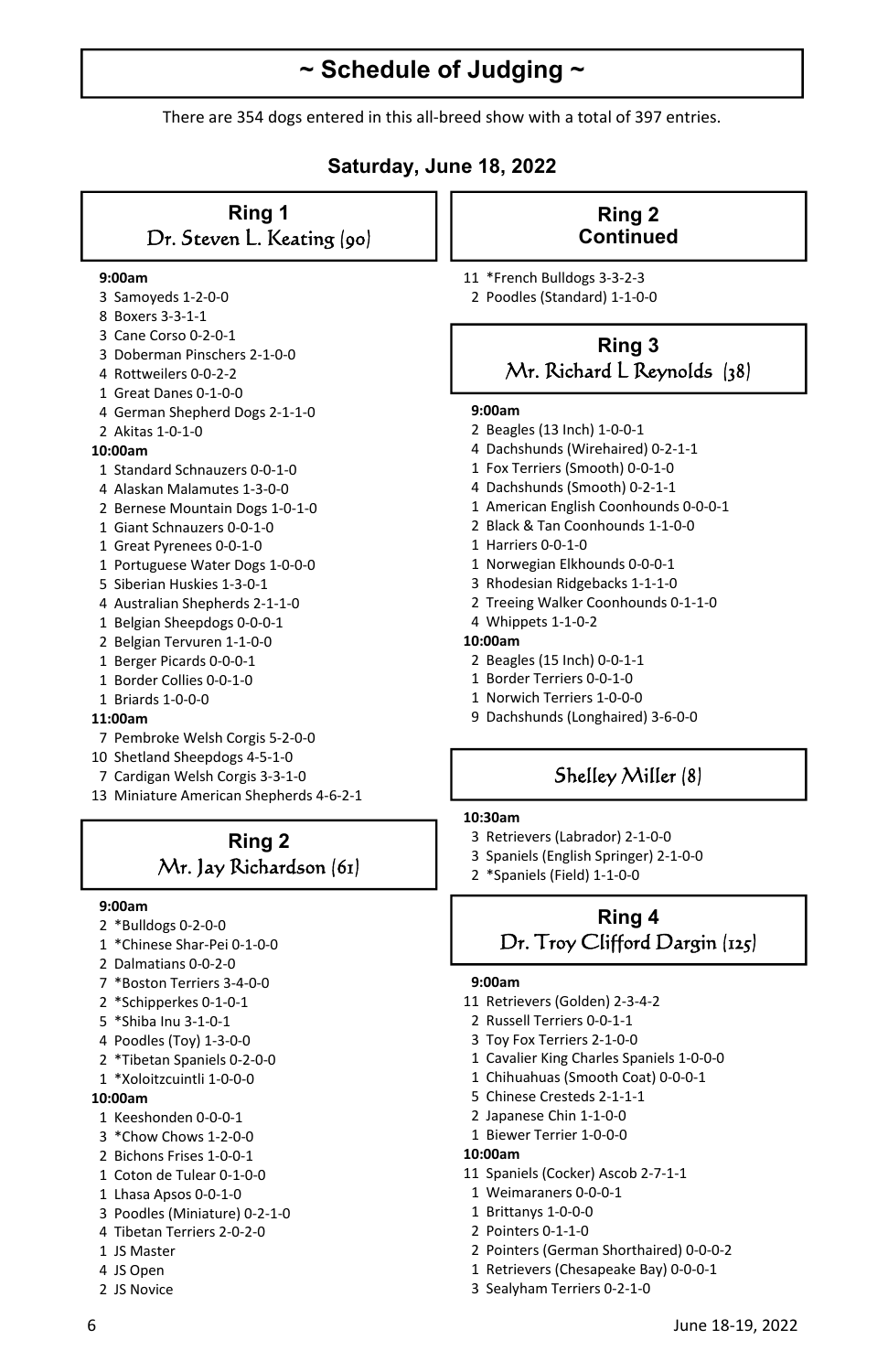## **Saturday, June 18, 2022**

## **Ring 4 Continued**

- 1 Brussels Griffons 0-0-1-0
- 2 Miniature Schnauzers 0-1-1-0
- 2 American Staffordshire Terriers 1-0-0-1

#### **11:00am**

- 10 Spaniels (Cocker) Black 1-6-1-2
- 16 Spaniels (Cocker) Parti-Color 5-6-2-3

## **12:00pm Lunch**

### **12:45pm**

- 3 English Toy Spaniels (K C & R) 1-2-0-0
- 6 Havanese 2-2-2-0
- 1 Shih Tzu 1-0-0-0
- 2 Chihuahuas (Long Coat) 0-1-0-1
- 3 Silky Terriers 0-2-1-0
- 6 Pekingese 4-2-0-0
- 3 Yorkshire Terriers 0-2-0-1

#### **1:45pm**

- 13 Pomeranians 6-4-2-1
- 10 Papillons 4-4-1-1

## **Ring 5**  Mr. Fred Buroff (31)

 **45 minute lunch break at judges discretion 9:00am**  7 Utility B Obedience (14-20)  **10:00am**  1 Graduate Open Obedience (21)  **10:10am**  8 Open B Obedience (12, 14-20) 1 Preferred Open Obedience (P11)  **11:20am**  4 Novice B Obedience (7-10)  **11:50am 5 minute walk through**  2 Novice A Obedience (5-6)  **The following classes start after Noon in the listed order. 5 minute walk through**  4 Beginner Novice B Obedience (26-29) 4 Beginner Novice A Obedience (22-25)

#### **NOHS Groups will start at 12:30pm in Ring 3 in the following order unless otherwise announced.**

| NOHS Hound Group  Mr. Jay Richardson         |  |
|----------------------------------------------|--|
| NOHS Working Group Dr. Steven L. Keating     |  |
| NOHS Sporting Group  Shelley Miller          |  |
| NOHS Non-Sporting GroupMr. Jay Richardson    |  |
| NOHS Toy Group  Dr. Troy Clifford Dargin     |  |
| NOHS Terrier Group  Dr. Troy Clifford Dargin |  |
| NOHS Herding Group  Dr. Troy Clifford Dargin |  |
| NOHS Best In Show  Mr. Richard L Reynolds    |  |

## **Ring 6**  Mr. Rick L Garvin (44)

#### **9:00am**

#### **10 minute walk through**

- 4 Rally Master (R30-R32, R45)
- **9:25am**
- **10 minute walk through**
- 7 Rally Excellent B (R31-R35, R39-R40)
- **9:55am**

#### **10 minute walk through**

- 11 Rally Advanced B (R31-R35, R37-R38, R41-R42, R44, R46)
- 1 Rally Advanced A (R29)
- **10:40am**
- **10 minute walk through**
- 8 Rally Intermediate (R20-R26, R28)
- **11:15am**
- **10 minute walk through**
- 5 Rally Novice B (R15-R19)
- 8 Rally Novice A (R5-R8, R10-R12, R14)

### **Regular Groups will start at 1:00pm in Ring 1 in the following order unless otherwise announced.**

| Hound Group  Mr. Richard L Reynolds         |  |
|---------------------------------------------|--|
| Working Group Mr. Jay Richardson            |  |
| Sporting Group  Dr. Steven L. Keating       |  |
| Non-Sporting Group Dr. Troy Clifford Dargin |  |
| Toy Group  Dr. Steven L. Keating            |  |
| Terrier Group  Mr. Jay Richardson           |  |
| Herding Group  Dr. Steven L. Keating        |  |
| Best In Show  Dr. Troy Clifford Dargin      |  |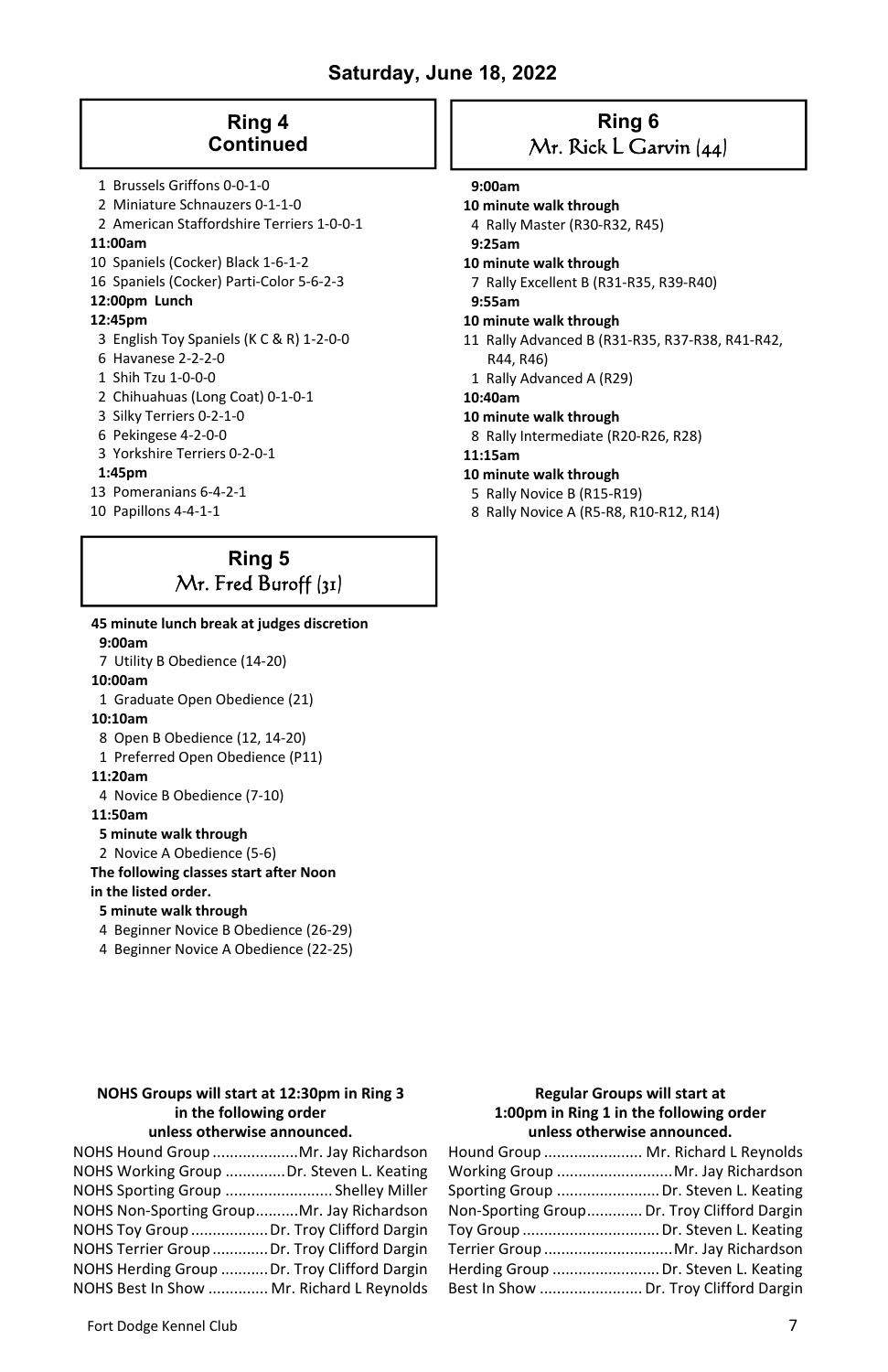# **~ Schedule of Judging ~**

There are 337 dogs entered in this all-breed show with a total of 374 entries.

## **Sunday, June 19, 2022**

## **Ring 1**  Shelley Miller (16)

#### **9:00am**

- 1 JS Master
- 3 JS Open
- 1 JS Novice
- 11 \*Retrievers (Golden) 2-3-4-2

## Mr. Jay Richardson (61)

#### **9:45am**

- 3 Samoyeds 1-2-0-0
- 3 Rhodesian Ridgebacks 1-1-1-0
- 6 Boxers 2-2-1-1
- 3 Cane Corso 0-2-0-1
- 1 Doberman Pinschers 1-0-0-0
- 1 Norwegian Elkhounds 0-0-0-1
- 2 Akitas 1-0-1-0
- 4 Alaskan Malamutes 1-3-0-0
- 2 Bernese Mountain Dogs 1-0-1-0

#### **10:45am**

- 1 Giant Schnauzers 0-0-1-0
- 1 Great Danes 0-1-0-0
- 1 Great Pyrenees 0-0-1-0
- 1 Portuguese Water Dogs 1-0-0-0
- 4 Rottweilers 0-0-2-2
- 5 Siberian Huskies 1-3-0-1
- 1 Standard Schnauzers 0-0-1-0
- 2 American Staffordshire Terriers 1-0-0-1
- 1 Border Terriers 0-0-1-0
- 1 Fox Terriers (Smooth) 0-0-1-0
- 2 Miniature Schnauzers 0-1-1-0
- 1 Norwich Terriers 1-0-0-0
- 2 Russell Terriers 0-0-1-1
- 3 Sealyham Terriers 0-2-1-0

## **Ring 2**  Dr. Troy Clifford Dargin (52)

#### **9:00am**

- 2 Bulldogs 0-2-0-0
- 1 Chinese Shar-Pei 0-1-0-0
- 4 Poodles (Miniature) 1-2-1-0
- 2 Bichons Frises 1-0-0-1
- 7 Boston Terriers 3-4-0-0
- 5 Shiba Inu 3-1-0-1
- 2 Tibetan Spaniels 0-2-0-0
- 1 Xoloitzcuintli 1-0-0-0
- 1 Coton de Tulear 0-1-0-0

### **10:00am**

- 4 Tibetan Terriers 2-0-2-0
- 12 French Bulldogs 4-3-2-3
- 3 Chow Chows 1-2-0-0
- 1 Keeshonden 0-0-0-1

## **Ring 2 Continued**

 3 Dalmatians 0-1-2-0 4 Poodles (Standard) 3-1-0-0

## **Ring 3**  Ms. Edweena (Teddy) McDowell (100)

#### **9:00am**

- 1 Brittanys 1-0-0-0
- 2 Pointers 0-1-1-0
- 2 Pointers (German Shorthaired) 0-0-0-2
- 1 Retrievers (Chesapeake Bay) 0-0-0-1
- 3 Retrievers (Labrador) 2-1-0-0
- 1 Weimaraners 0-0-0-1
- 3 German Shepherd Dogs 1-1-1-0
- 1 Belgian Tervuren 0-1-0-0
- 1 Berger Picards 0-0-0-1
- 1 Border Collies 0-0-1-0
- 1 Briards 1-0-0-0
- 1 Collies (Rough) 1-0-0-0
- 7 Cardigan Welsh Corgis 3-3-1-0

#### **10:00am**

- 10 Spaniels (Cocker) Black 1-6-1-2
- 15 Miniature American Shepherds 5-7-2-1

#### **11:00am**

- 16 Spaniels (Cocker) Parti-Color 5-6-2-3
- 6 Pembroke Welsh Corgis 5-1-0-0
- 5 Australian Shepherds 2-1-2-0

## **12:00pm Lunch**

- **12:45pm**
- 1 Belgian Sheepdogs 0-0-0-1
- 11 Shetland Sheepdogs 5-5-1-0
- 11 Spaniels (Cocker) Ascob 2-7-1-1

## **Ring 4**  Dr. Steven L. Keating (89)

#### **9:00am**

- 3 Dachshunds (Smooth) 0-2-0-1
- 2 Beagles (13 Inch) 1-0-0-1
- 1 American English Coonhounds 0-0-0-1
- 1 Harriers 0-0-1-0
- 2 Black & Tan Coonhounds 1-1-0-0
- 1 Treeing Walker Coonhounds 0-0-1-0
- 2 Petit Basset Griffon Vendeens 2-0-0-0
- 2 Whippets 0-0-0-2
- 3 Toy Fox Terriers 2-1-0-0
- 2 Biewer Terrier 1-1-0-0
- 5 Chinese Cresteds 2-1-1-1
- 1 Chihuahuas (Smooth Coat) 0-0-0-1
- 2 Dachshunds (Wirehaired) 0-0-1-1

#### **10:00am**

5 Japanese Chin 2-3-0-0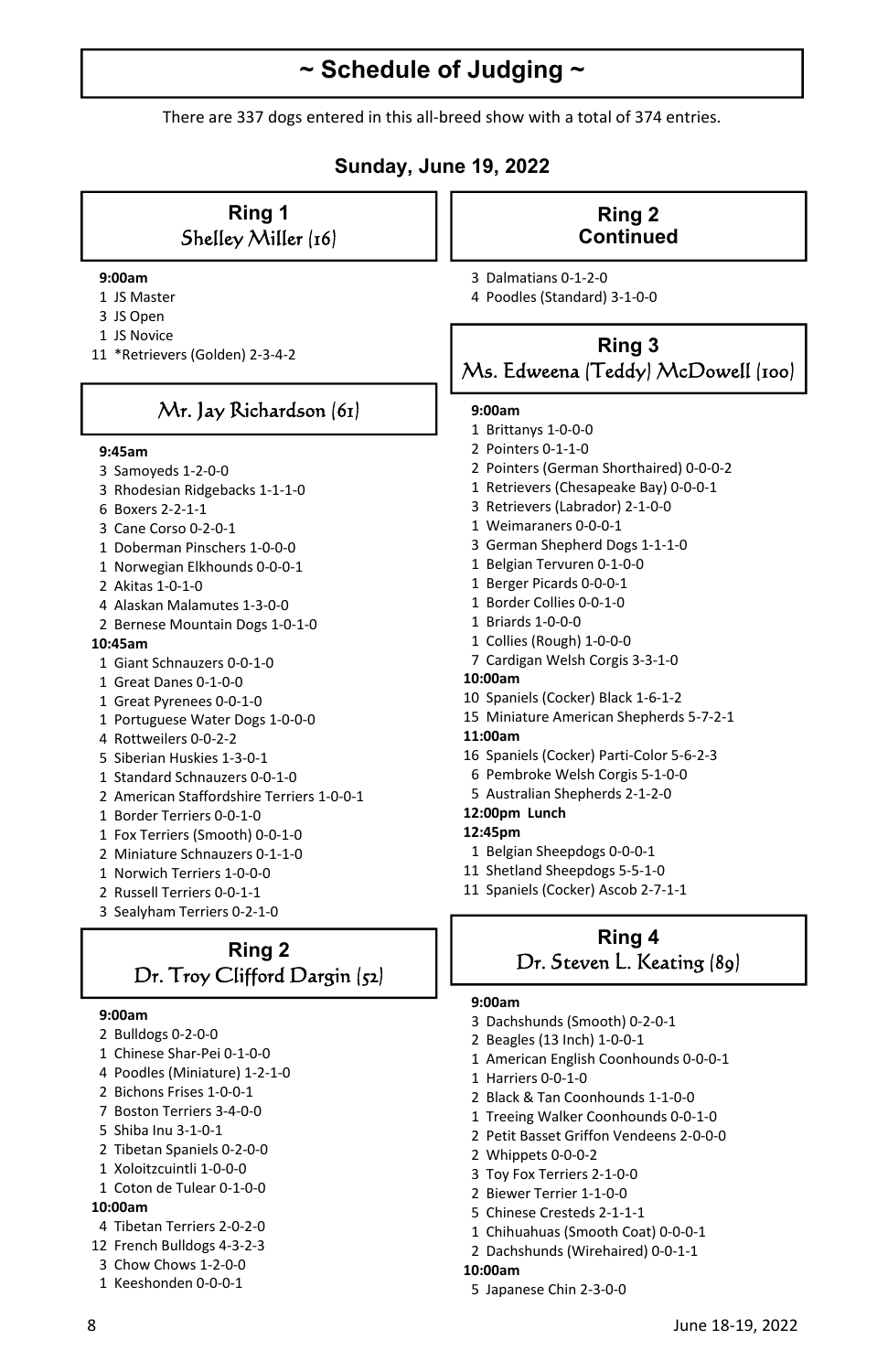## **Sunday, June 19, 2022**

## **Ring 4 Continued**

- 2 Beagles (15 Inch) 0-0-1-1
- 1 Brussels Griffons 0-0-1-0
- 1 Cavalier King Charles Spaniels 1-0-0-0
- 3 English Toy Spaniels (K C & R) 1-2-0-0
- 7 Dachshunds (Longhaired) 3-4-0-0
- 6 Havanese 2-2-2-0
- 3 Chihuahuas (Long Coat) 1-1-0-1

## **11:00am**

- 3 Yorkshire Terriers 0-2-0-1
- 13 Pomeranians 6-4-2-1
- 6 Pekingese 4-2-0-0
- 5 Poodles (Toy) 1-4-0-0
- 7 Papillons 3-3-0-1

## **Ring 5**  Mr. Rick L Garvin (23)

#### **9:00am**

- 6 Utility B Obedience (14-18, 20)
- **9:55am**
- 7 Open B Obedience (12, 14-18, 20)
- 1 Preferred Open Obedience (P11)

#### **10:55am**

- 4 Novice B Obedience (7-10)
- **11:25am**
- **5 minute walk through**
- 1 Novice A Obedience (6)

## **11:35am**

## **5 minute walk through**

- 3 Beginner Novice B Obedience (26-28)
- 1 Beginner Novice A Obedience (24)

## **Ring 6**  Mr. Fred Buroff (43)

## **9:00am**

#### **10 minute walk through**

 7 Rally Master (30-32, 36, 45, 47-48)  **9:30am** 

- **10 minute walk through**
- 9 Rally Excellent B (31-36, 39-40, 43)
- **10:10am**

#### **10 minute walk through**

- 12 Rally Advanced B (31-38, 41-44)
- **10:55am**
- **10 minute walk through**
- 7 Rally Intermediate (20-25, 27)
- **11:30am**
- **10 minute walk through**
- 3 Rally Novice B (15-17)
- 5 Rally Novice A (5-9)

## **Regular Groups will start at 12:45pm in Ring 1 in the following order unless otherwise announced.**

| Non-Sporting Group  Mr. Jay Richardson (*)      |  |
|-------------------------------------------------|--|
| Working GroupDr. Steven L. Keating              |  |
| Terrier Group  Ms. Edweena (Teddy) McDowell (*) |  |
| Sporting GroupDr. Troy Clifford Dargin          |  |
| Herding Group Ms. Edweena (Teddy) McDowell      |  |
| Best In Show Mr. Jay Richardson                 |  |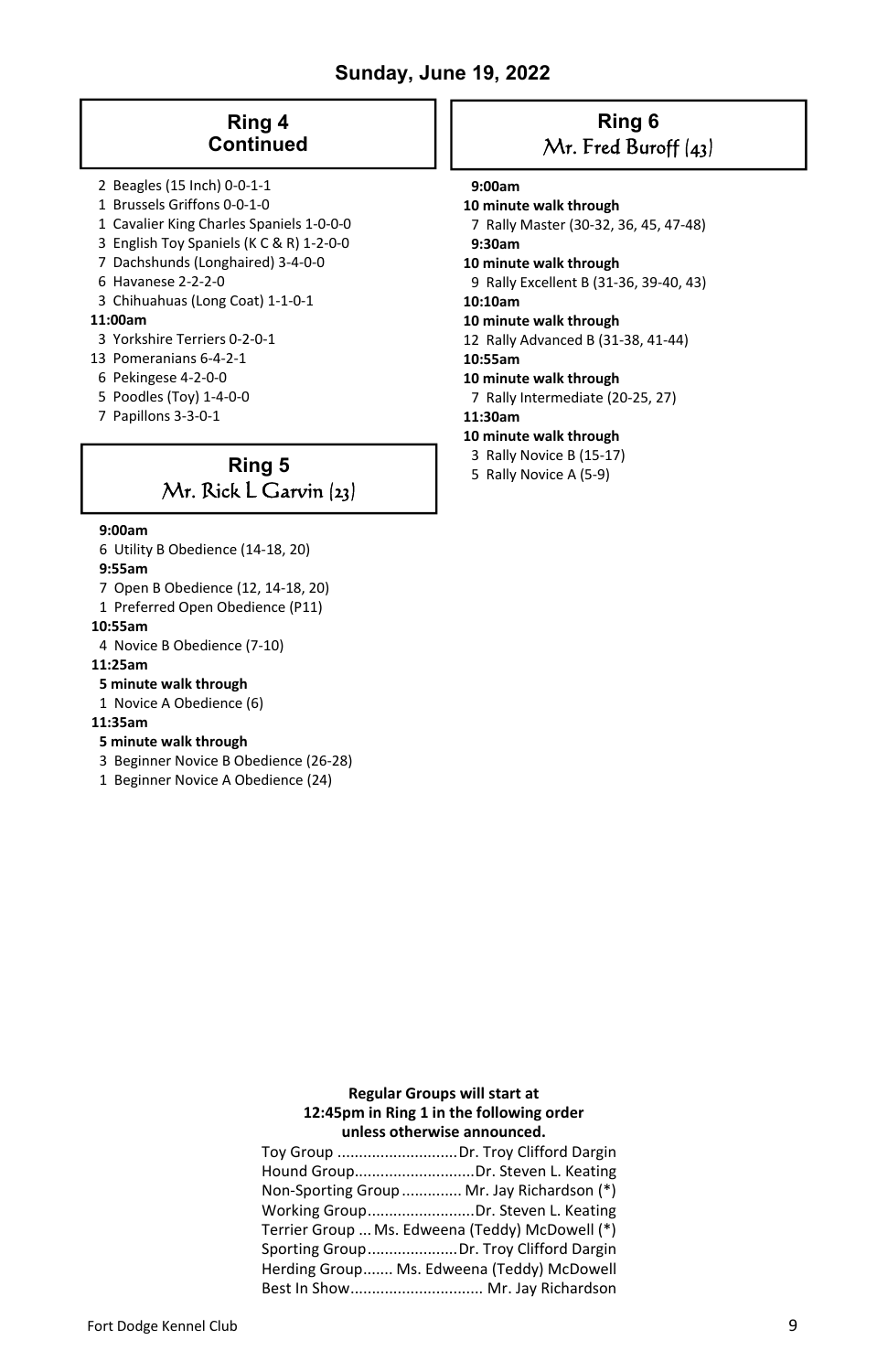# **HOTELS & MOTELS THAT WILL ACCEPT DOGS**

## **Make ReservaƟons Early** • **Rooms Book Fast**

Mention you are coming for the Dog Shows to get best rates.

| 2001 Highway 169 South, Fort Dodge, IA 50501                         |  |
|----------------------------------------------------------------------|--|
| * Closest Motel to the Show Site • \$25.00 fee per weekend           |  |
|                                                                      |  |
| 100 W Kenyon Rd, Ft. Dodge, IA 50501 • Pet fee included in room rate |  |
|                                                                      |  |
| 2938 5th Ave S, Fort Dodge, IA 50501 • \$10.00/night fee for dogs    |  |
|                                                                      |  |
| 3040 5th Ave S, Fort Dodge, IA 50501 • \$10.00 per night fee per dog |  |
|                                                                      |  |
| Jct of Hwys 7 & 169, Fort Dodge, IA 50501 • \$10.00 fee per night    |  |
|                                                                      |  |
| 300 S 31st St, Fort Dodge, IA 50501 • \$50.00 per weekend            |  |
|                                                                      |  |
| 110 Leah Ln, Fort Dodge, IA 50501 • \$20.00 per night                |  |
| The following Hotels are approximately 16 miles from the Show Site.  |  |
|                                                                      |  |

1700 Superior St, Webster City, IA 50595 • \$10.00 per dog per night AmericInn .................................................................................................................. (515) 832-3999 411 Closz Drive, Webster City, IA 50595 • \$25.00 per room

## **MAKE HOTEL RESERVATIONS EARLY**

*Please make your Reservations early. We have lost motels/ hotels due to inconsiderate guests. Please be a responsible pet owner and pick up after your dogs. Dogs must be crated in the rooms, so that we will not be refused cooperaƟon from these establishments in the future.* 

**ALL OWNERS/ EXHIBITORS SHOULD BE AWARE THAT THE ENTIRE MOTEL AND GROUNDS ARE CONSIDERED WITHIN THE SHOW LIMITS AND WE HAVE MADE THE HOTELS/ MOTELS AWARE OF THAT. ANY VIOLATIONS MAY BE SUBJECT TO DISCIPLINARY ACTION IN ACCORDANCE WITH THE RULES OF THE AMERICAN KENNEL CLUB.**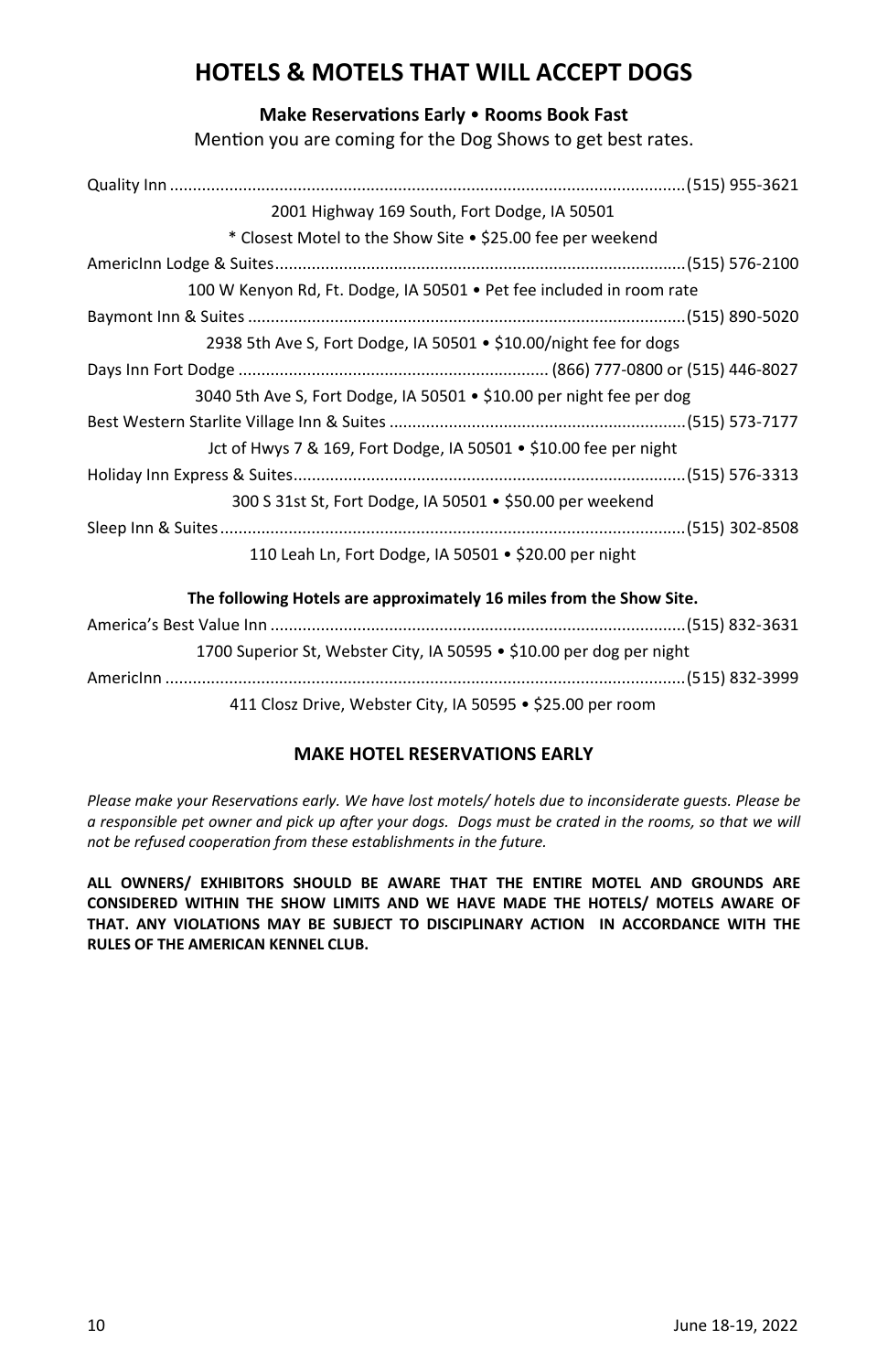# **ROUTES TO THE SHOW**





- 1. **Conformation Judging** Main Auditorium *(Air-Conditioned)*
- 2. **Obedience Rings**  Annex *(Air CondiƟoned)*
- 3. **Grooming**  Horse Barn & All Other Buildings
- 4. **Outdoor ConformaƟon Ring**